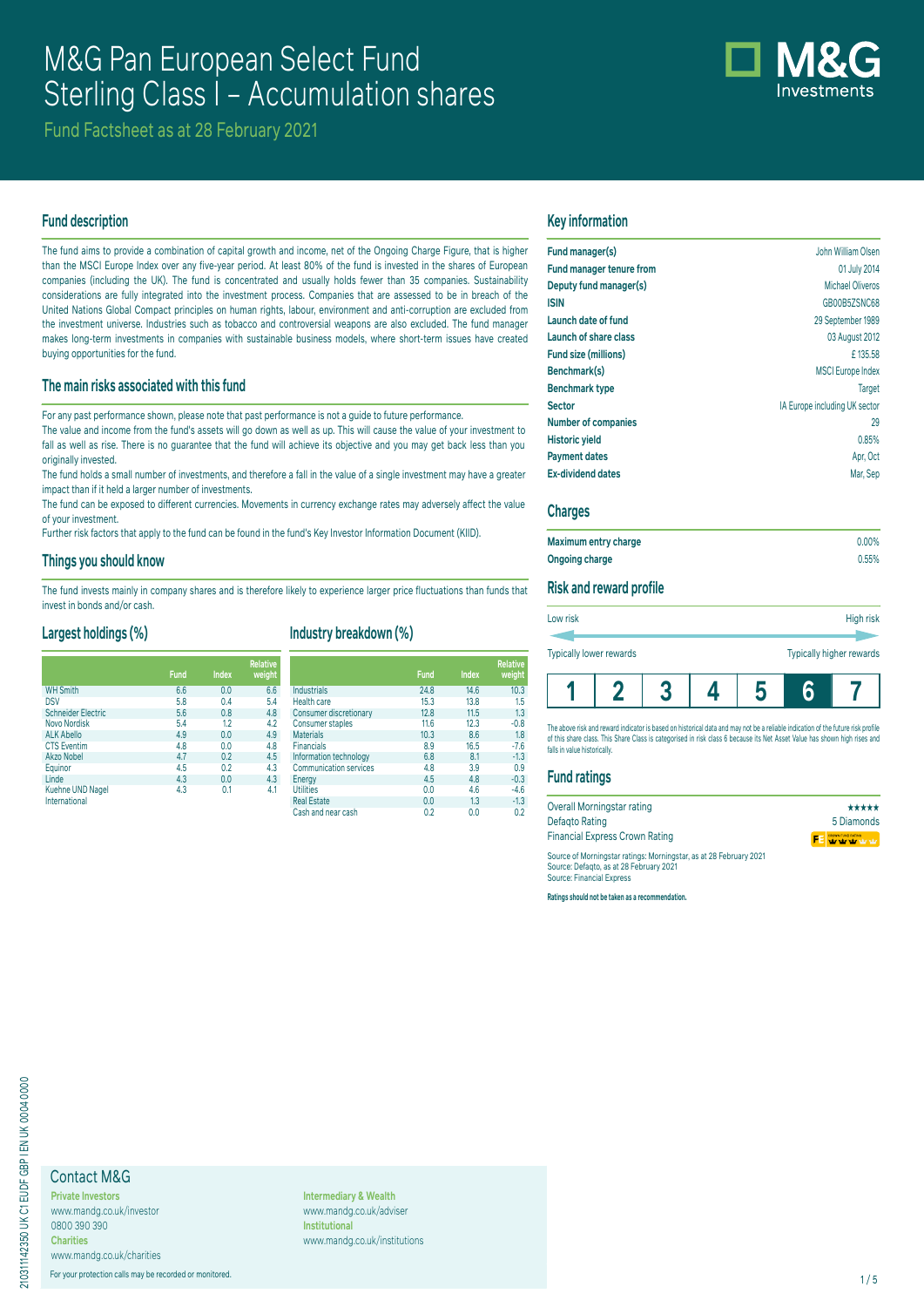## **Fund codes and charges**

|                       |              |                   |                 |                           |            |                       | <b>Minimum</b> | <b>Minimum</b> |
|-----------------------|--------------|-------------------|-----------------|---------------------------|------------|-----------------------|----------------|----------------|
|                       |              |                   |                 | <b>Share class launch</b> | Ongoing    |                       | <i>initial</i> | top up         |
| Share class           | <b>ISIN</b>  | <b>Bloomberg</b>  | <b>Currency</b> | date                      | charge     | <b>Historic yield</b> | investment     | investment     |
| <b>Sterling A Acc</b> | GB0030927817 | <b>MGSEDVALN</b>  | <b>GBP</b>      | 29/09/1989                | $0.95\%$ * | 0.40%                 | £500           | £100           |
| Sterling A Inc        | GB0030927700 | <b>MGSEDVILN</b>  | <b>GBP</b>      | 29/09/1989                | $0.95\%$ * | 1.48%                 | £500           | £100           |
| Sterling   Acc        | GB00B5ZSNC68 | <b>MGPEUIA LN</b> | <b>GBP</b>      | 03/08/2012                | $0.55\%$ * | 0.85%                 | £500,000       | £10,000        |
| Sterling I Inc        | GB00B6T93L12 | <b>MGPEUII LN</b> | <b>GBP</b>      | 03/08/2012                | $0.55\%$ * | 1.47%                 | £500,000       | £10,000        |
| <b>Sterling R Acc</b> | GB00B73YVC64 | <b>MGPEURALN</b>  | <b>GBP</b>      | 03/08/2012                | $0.80\%$ * | 0.63%                 | £500           | £100           |
| Sterling R Inc        | GB00B4VV9C47 | <b>MGPEURILN</b>  | <b>GBP</b>      | 03/08/2012                | $0.80\%$ * | 1.48%                 | £500           | £100           |
| Sterling X Acc        | GB0031950883 | <b>MGEBCXALN</b>  | <b>GBP</b>      | 01/10/2002                | $0.95\%$ * | 0.40%                 | £500           | £100           |
| Sterling X Inc        | GB0031950552 | <b>MGEBCXILN</b>  | <b>GBP</b>      | 01/10/2002                | $0.95\%$ * | 1.48%                 | £500           | £100           |

Any organism and the man and the manual manual manual manual manual manual manual manual manual manual manual manual manual manual manual manual manual manual manual manual manual manual manual manual manual manual manual fund and share class. Please see the Important Information for Investors document and the relevant Key Investor Information Document for more information on the risks associated with this fund and which share classes are a

## **Country breakdown (%)**

|                    | <b>Fund</b> | <b>Index</b> | <b>Relative</b><br>weight |
|--------------------|-------------|--------------|---------------------------|
| UK                 | 27.8        | 20.6         | 7.2                       |
| Denmark            | 20.6        | 3.8          | 16.8                      |
| Germany            | 11.2        | 14.7         | $-3.5$                    |
| Switzerland        | 9.6         | 15.3         | $-5.7$                    |
| <b>Netherlands</b> | 7.6         | 8.3          | $-0.7$                    |
| France             | 6.8         | 17.2         | $-10.4$                   |
| Norway             | 4.5         | 1.0          | 3.5                       |
| Spain              | 3.8         | 3.9          | $-0.1$                    |
| Other              | 7.8         | 15.2         | $-7.4$                    |

Cash 0.2 0.0 0.2

## **Capitalisation breakdown (%)**

|                    | <b>Fund</b> | Index | <b>Relative</b><br>weight |
|--------------------|-------------|-------|---------------------------|
| > €50 billion      | 32.5        | 46.7  | $-14.2$                   |
| €25 - €50 billion  | 20.3        | 21.5  | $-1.2$                    |
| €5 - €25 billion   | 22.1        | 31.4  | $-9.4$                    |
| €2.5 - €5 billion  | 18.3        | 0.4   | 17.9                      |
| < €2.5 billion     | 6.7         | 0.0   | 6.7                       |
| Cash and near cash | 0.2         | 0.0   | 02                        |

## **Single year performance (5 years)**

| From                           | 01/03/20 | 01/03/19 | 01/03/18 | 01/03/17 | 01/03/16 |
|--------------------------------|----------|----------|----------|----------|----------|
| To                             | 28/02/21 | 29/02/20 | 28/02/19 | 28/02/18 | 28/02/17 |
| Sterling   Accumulation        | 16.4%    | $1.1\%$  | $-2.6%$  | 14.9%    | 23.0%    |
| <b>MSCI Europe Index</b>       | 10.5%    | 4.1%     | $-1.4%$  | 9.5%     | 26.3%    |
| Annual performance 2020 : 6.1% |          |          |          |          |          |

### **Performance over 5 years**



MSCI Europe Index (156.9)

#### **Past performance is not a guide to future performance.**

rerrormance comparison: The benchmark is a target which the Thing season outperform. The modern as the personal man and the modern and the statement was it of the statement of the statement of the statement of the statemen

constituents.

**Source: Morningstar, Inc and M&G, as at 28 February 2021.** Returns are calculated on a price to price basis with income reinvested. Benchmark returns stated in GBP terms.

Performance charts © 2021 Morningstar Inc., All Rights Reserved. The information contained within: (1) is proprietary to Morningstar and/or its content providers; (2) may not be copied or distributed; and (3) is not warranted to be accurate, complete or timely. Neither Morningstar nor its content providers are responsible for any damages or losses arising from any use of this information.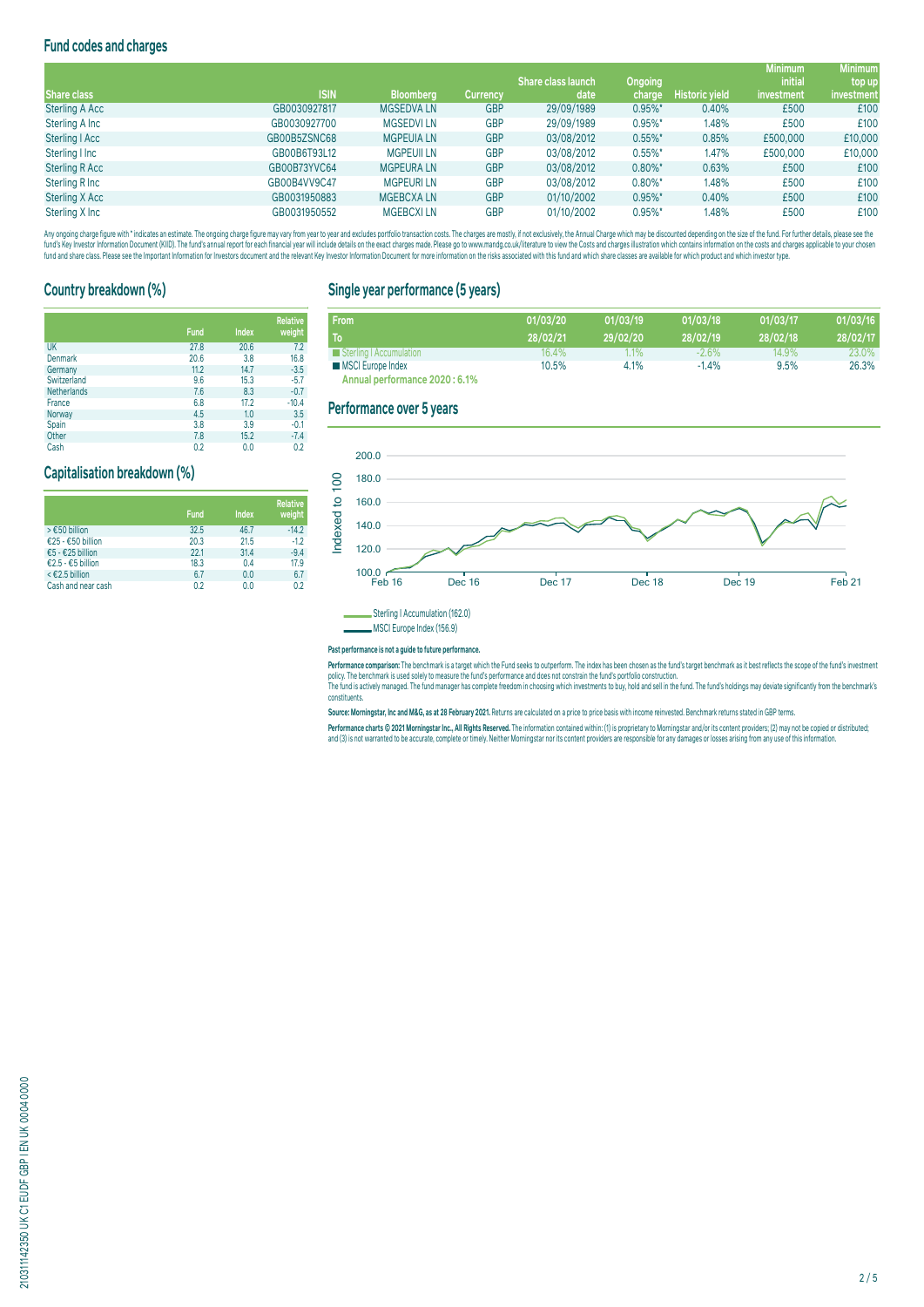## **Approach to responsible investment**

|                                              | <b>Yes</b> | <b>No</b> | N/A |
|----------------------------------------------|------------|-----------|-----|
| <b>ESG</b> integration                       |            |           |     |
| <b>Additional ESG specifications</b>         |            |           |     |
| Impact                                       |            |           |     |
| <b>Sustainable</b>                           |            |           |     |
| <b>Positive ESG Tilt</b>                     |            |           |     |
| <b>Exclusions</b>                            |            |           |     |
| Cluster munitions & anti personnel landmines |            |           |     |
| Other exclusions or restrictions             |            |           |     |
| <b>Voting</b>                                |            |           |     |
| Engagement                                   |            |           |     |

Please see glossary for further explanation of these terms.

#### **ESG Range Glossary**

**Additional ESG specifications:** In the context of M&G, these are funds managed with an explicit ESG objective, outcome or in accordance with specific ESG criteria, and will have a number of minimum exclusions in place.

**Controversial weapons:** refers to chemical and biological weapons, white phosphorus, weapons and armour made from depleted uranium, nuclear weapons and nuclear weapons outside the Nuclear Non-Proliferation Treaty. **Conventional oil and gas:** conventional oil and gas production – deepwater, shallow water and other onshore/offshore. **Engagement:** Interaction with company management on various financial and non-financial, including ESG, issues.<br>Engagement allows investors to better understand how a company is undertaking its operations and how it is in with its stakeholders, as well as advising on and influencing company behaviour and disclosures where appropriate. **ESG integration:** describes the explicit and systematic inclusion of Environmental, Social and Governance factors in<br>investment analysis and investment decisions. It underpins a responsible investment approach, and allows manage risk and generate sustainable, long-term returns.

Exclusions: the exclusion or restriction of investments based on the sector in which they operate or for other specific criteria,<br>i.e. they are deemed to be in breach of the United Nations Global Compact principles on huma environment and anti-corruption.

**GMO:** genetically modified crops.

## **\*Other exclusions or restrictions**

|  | This fund excludes: |  |  |
|--|---------------------|--|--|
|  |                     |  |  |

- Controversial weapons **Tobacco**
- UN Global Compact companies deemed to be in
- breach

\*Thresholds may apply

**Impact:** investment with the purpose of generating a measurable social or environmental return, alongside a financial return. **Positive ESG Tilt:** an approach to responsible investment whereby the portfolio is tilted towards companies or issuers with better ESG characteristics as a result of excluding companies or issuers with poorer ESG characteristics.<br>**Sustainable:** one or more components may apply: The investment universe is driven by sustainability-themed consider

which might include climate change mitigation, pollution prevention, sustainability solutions (environmental, social) and approaches that address one or more of the UN Sustainable Development Goals (SDGs); there is a clear ambition, supported by explicit targets, to drive sustainability across the portfolio; an investment approach that selects companies/issuers with strong ESG credentials.

**Tobacco:** understood as those companies whose business models are based on the production, trading and distribution of tobacco.

**Unconventional oil and gas:** oil sands (production), shale oil, shale gas and arctic drilling.

**voting:** as the partial owners of a company, snareholders have the right to vote on resolutions put forward at a company's<br>annual general meeting. These resolutions include the re-election of directors, executive remunera strategy, among others, and may include resolutions put forward by shareholders. **Weapons:** refers to systems, components, and support systems and services.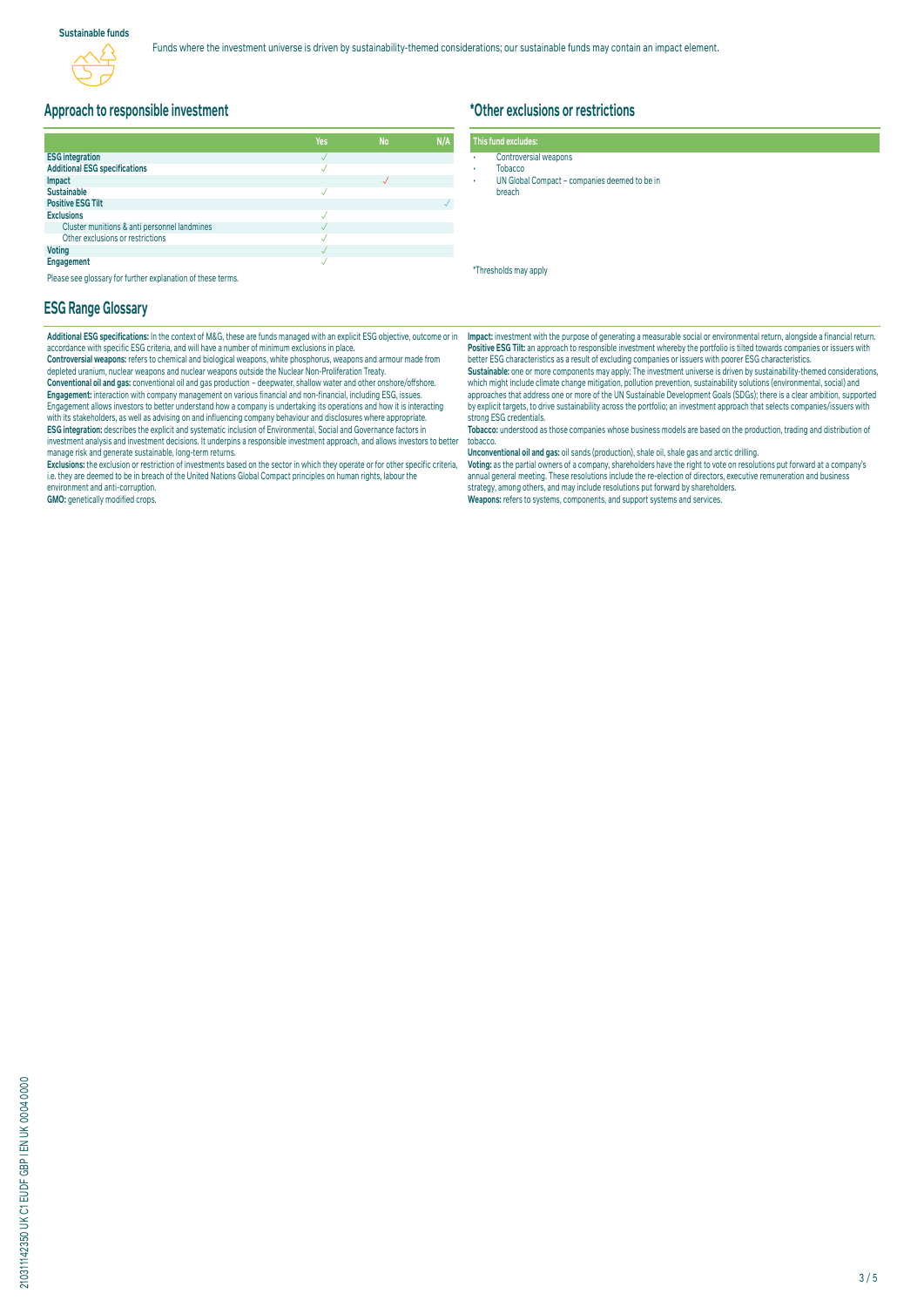The M&G Pan European Select Fund is a sub-fund of M&G Investment Funds (1).

The Morningstar Overall Rating based on the fund's Sterling Class I shares. Copyright © 2021 Morningstar UK Limited. All Rights Reserved. Ratings should not be taken as recommendation.

This financial promotion is issued by M&G Securities Limited which is authorised and regulated by the Financial Conduct Authority in the UK and provides ISAS and other investment products. The company's registered office i

210311142350 UK C1 EUDF GBP I EN UK 0004 0000 210311142350 UK C1 EUDF GBP I EN UK 0004 0000